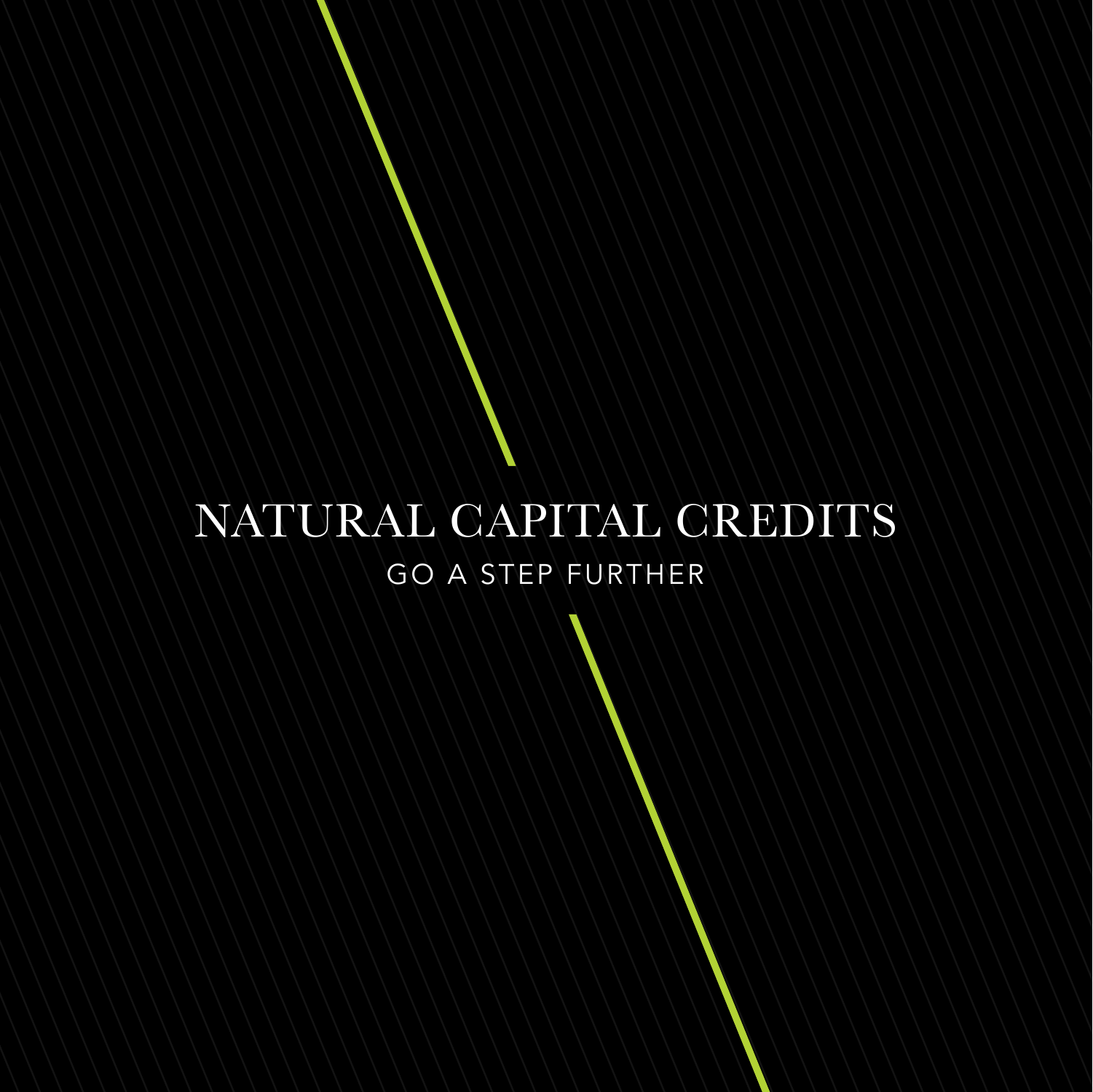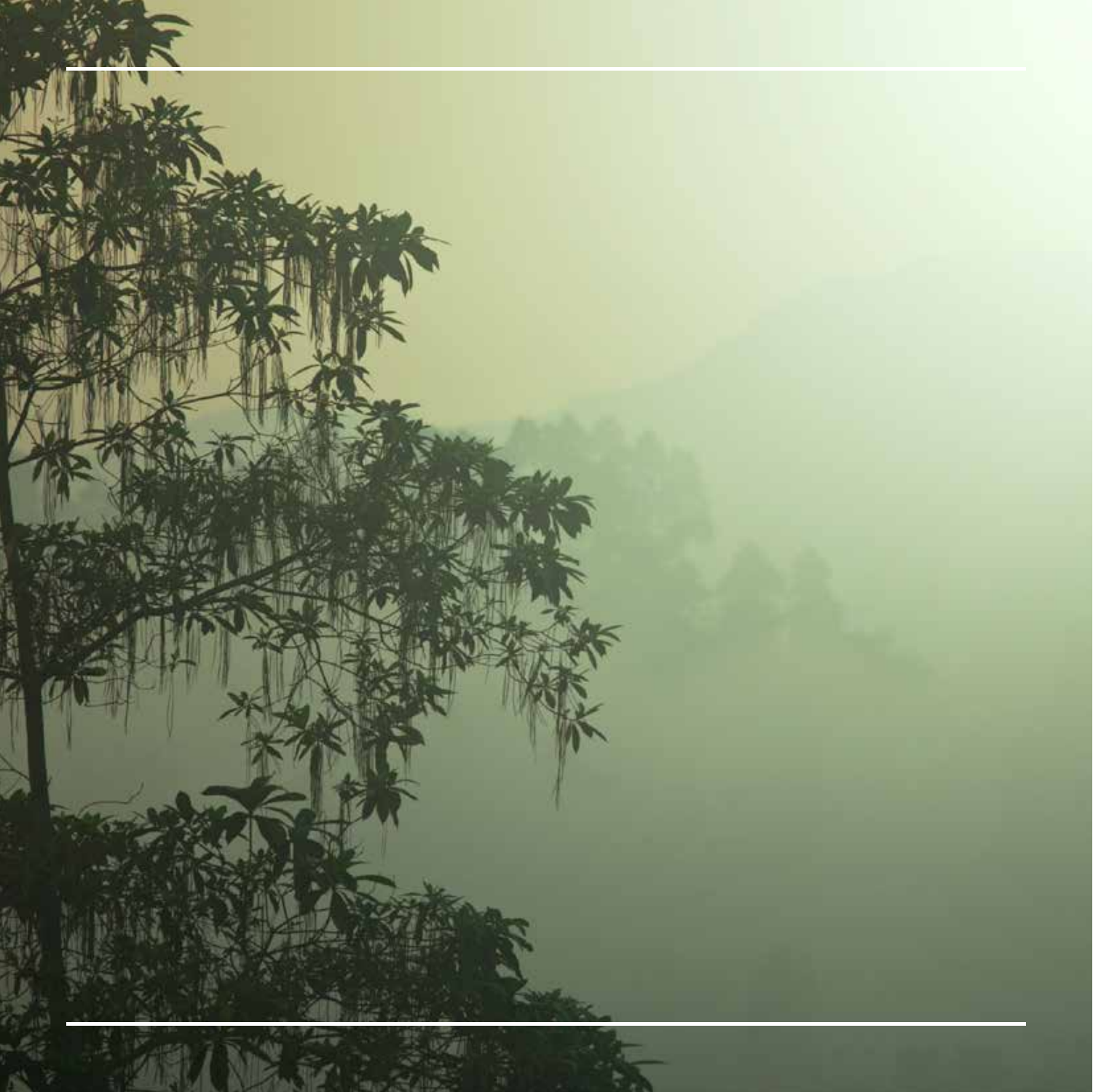#### Introduction

Preserving and nurturing our environment are two of the most important challenges of our time. To achieve both, Natural Capital Wealth has formulated a unique proposition in the form of Natural Capital Credits (NCCs).

These new and unique credits measure not only carbon mitigation, but also the effects on biodiversity and the social and economic impact on the communities of the project area. By combining natural capital protection with carbon and socio-economic investment into one certificate, Natural Capital Credits give you a mutually advantageous opportunity to help communities to flourish, to protect important and unique ecosystems and to mitigate carbon. Through such commitment our mission is to minimise climate damage whilst maximising local community prosperity.

03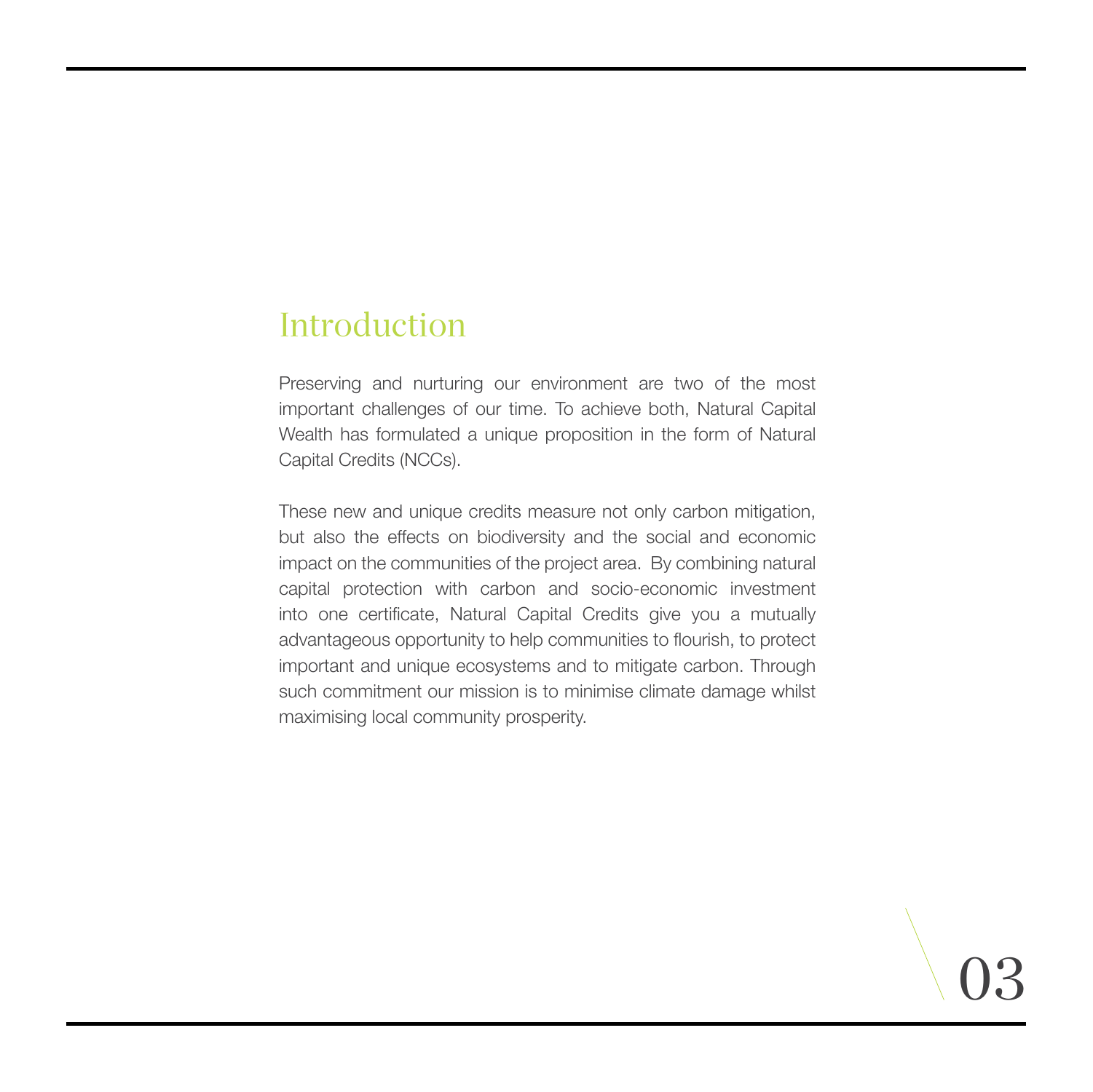### Natural Capital Credits

Natural Capital Credits are certificates that represent a combination of positive environmental impacts achieved through implementation of REDD+ projects.

#### **3 integral elements characterise Natural Capital Credits:**

- Each NCC represents verified certification that 1 tonne of  $CO<sub>2</sub>$ e has been prevented from being emitted or has been removed from the atmosphere.
- NCCs are also an indication that socio-economic enhancements have occurred for the inhabitants of the project areas, in order to foster local community prosperity.
- NCCs have at their core, the implementation of a biodiversity and ecosystem protection system as part of the project design and management plan, to conserve the natural capital.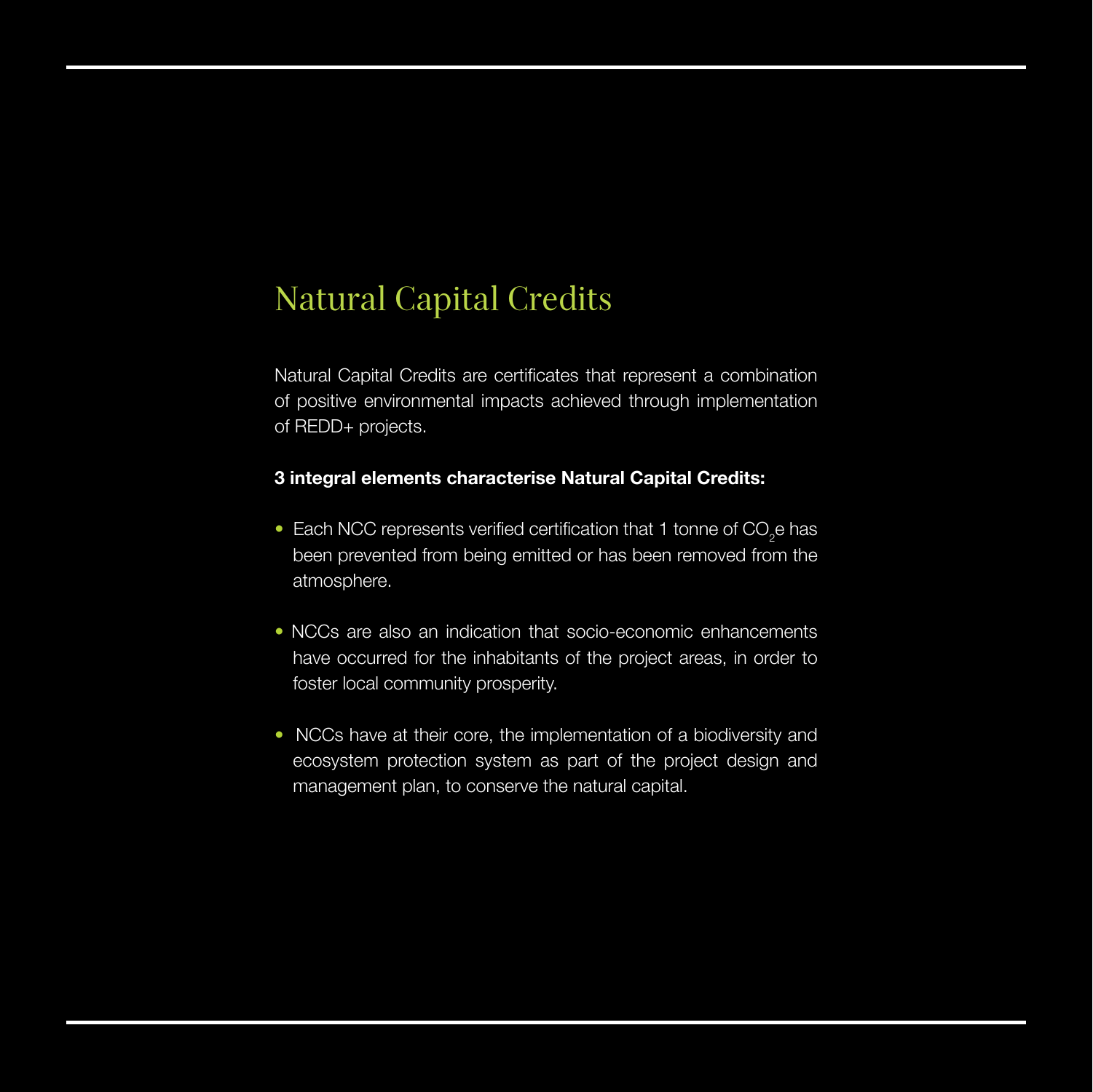# **All your CSR needs in one simple product**

05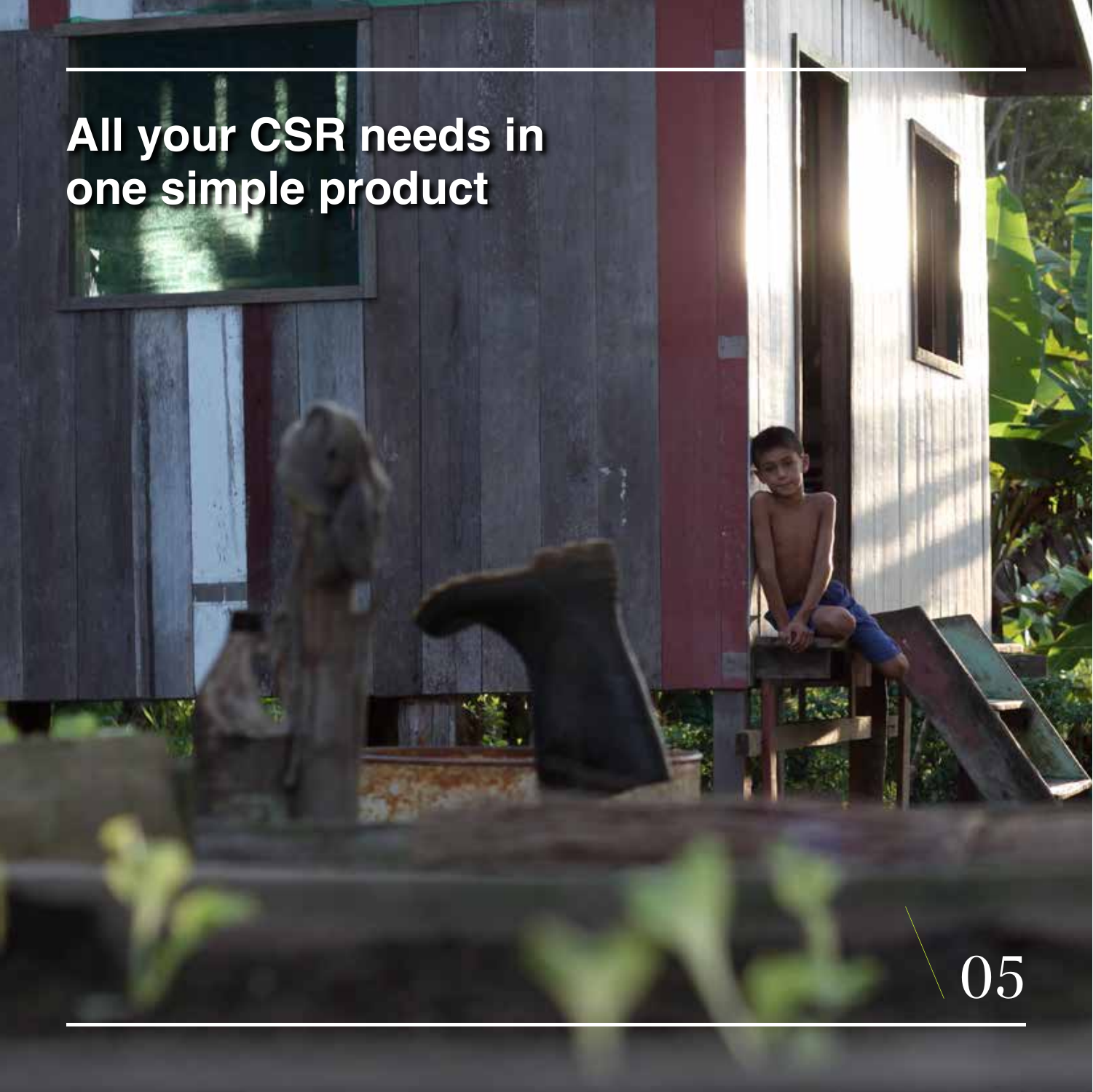**Companies with climate change strategies, on average, see double the returns than those without**

**(PWC: Global 500 Report, 2011)**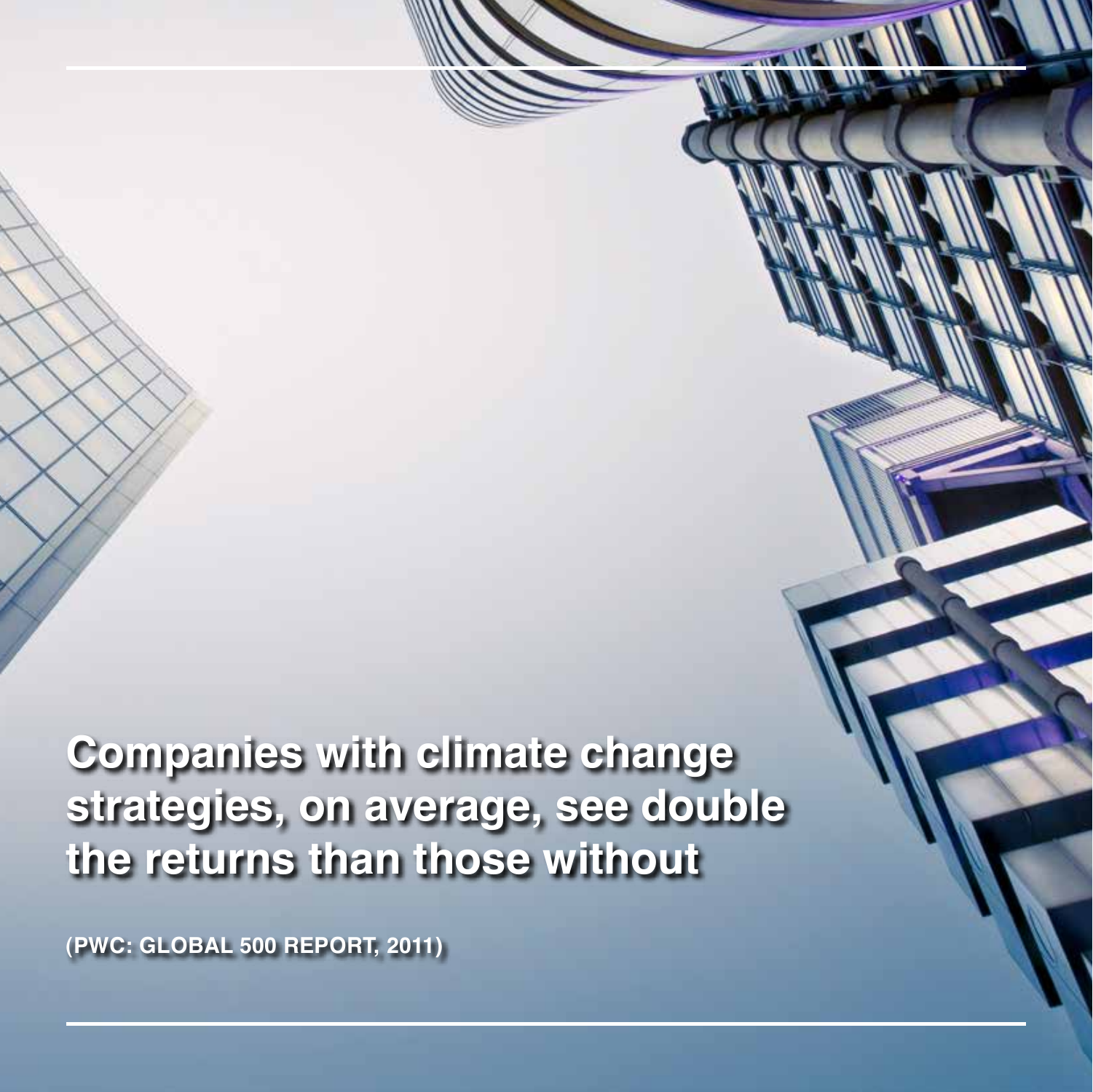### Why buy Natural Capital Credits?

In recent years, a wide range of global corporations and international events have become increasingly aware of the importance of reducing their carbon impact and the benefits this entails.

Key events taking positive actions include the 2012 Olympic Games, the FIFA World Cup and the introduction of Formula E in 2014, whilst a number of leading companies such as M&S, Puma and Disney have announced their achievement, or intention to achieve net zero carbon emissions.

Cultivating corporate sustainability and extending its practices makes very good business sense. It directly influences bottom lines by strengthening skills, increasing efficiency, attracting talent and making new revenue streams available. Attention to CSR also elevates corporate profiles, helping to guarantee future competitiveness within the marketplace and increase employee and stakeholder engagement with the organisation.

Ernst and Young report "that research from the Carbon Trust suggests that over half of those surveyed… would be more loyal to a brand if they could see that it was taking steps to reduce its carbon footprint".

There are also a range of intrinsic business advantages available from carbon offsetting such as brand positioning, providing a competitive advantage and creating a sustainability platform. Despite the initial outlay, companies are realising an increase in revenue generation.

07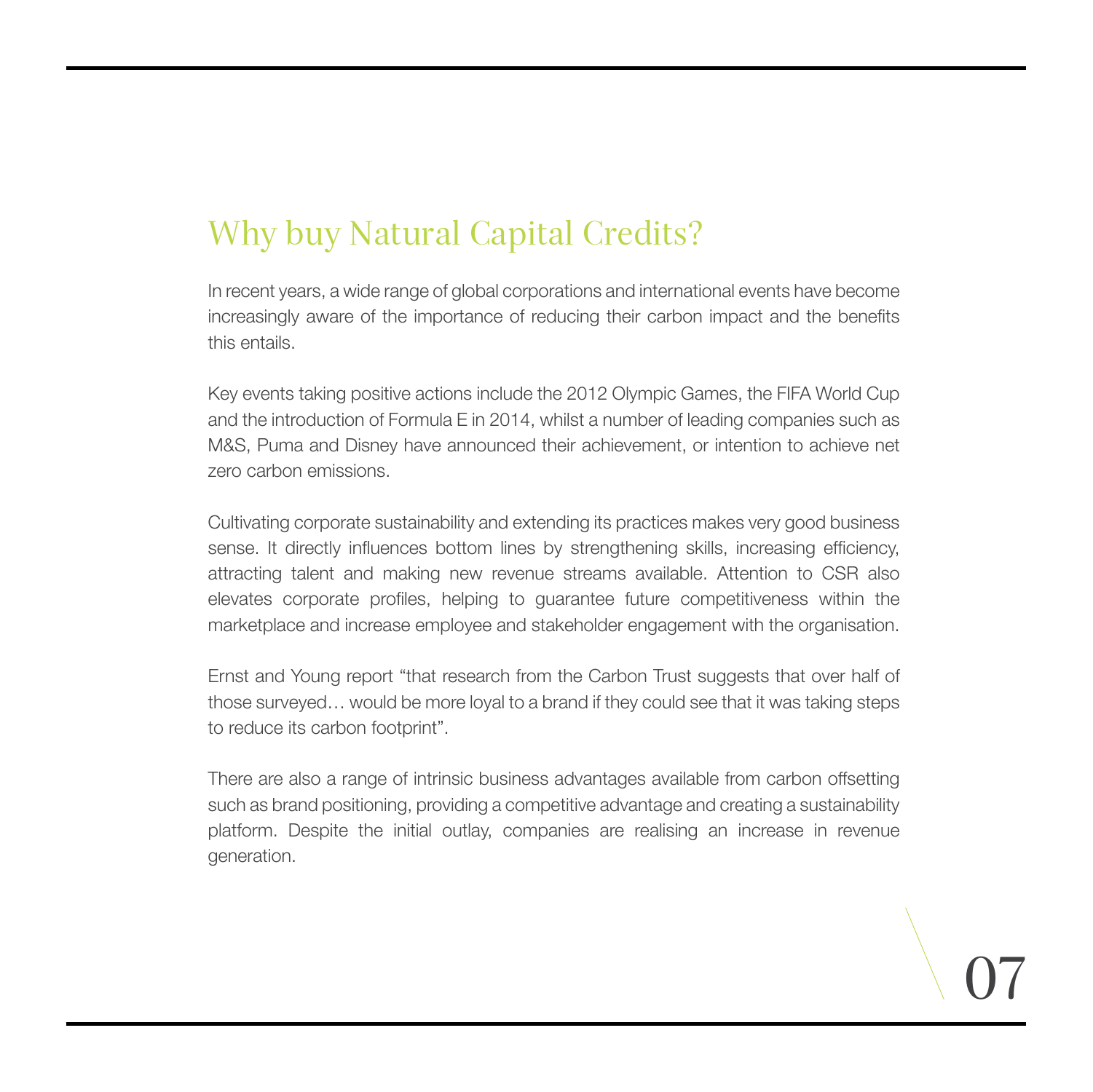### The Project

The Trocano Araretama Conservation project is a unique pilot project in the Amazonia region of Brazil with 3 core goals; to reduce deforestation, to protect Natural Capital and to provide much needed social benefits such as education, healthcare and livelihood enhancements.

The Trocano project is the result of a Municipal and private enterprise partnership, and has been in development since 2010. The project has been developed using the Natural Forest Standard guidelines and has been closely followed and encouraged by Governmental, Corporate and NGO stakeholders and acknowledged as a positive advancement in the fight to avoid deforestation and loss of habitat.

The project's main objective is to monitor and avoid deforestation through the use of satellite imagery from NASA, PRODES, ESA, and RapidEye, which are enhanced by on the ground patrols, community participation and regular aerial observation flyovers. The project also monitors and enhances biodiversity, combining local knowledge with scientific knowhow to collate data on important species of flora and fauna present in the project area.

Of the 105 communities present in the project area, only 9 have adequate supply of electricity. One of the goals of the project will be to supply sufficient power through solar, biomass and biogas generators, to provide safe drinking water and the basic electricity needs of the communities. Due to the remoteness of many communities, 18 educational zones are being developed by the Municipality. The project will enhance these efforts by providing computers, educational materials, and transport for these centres.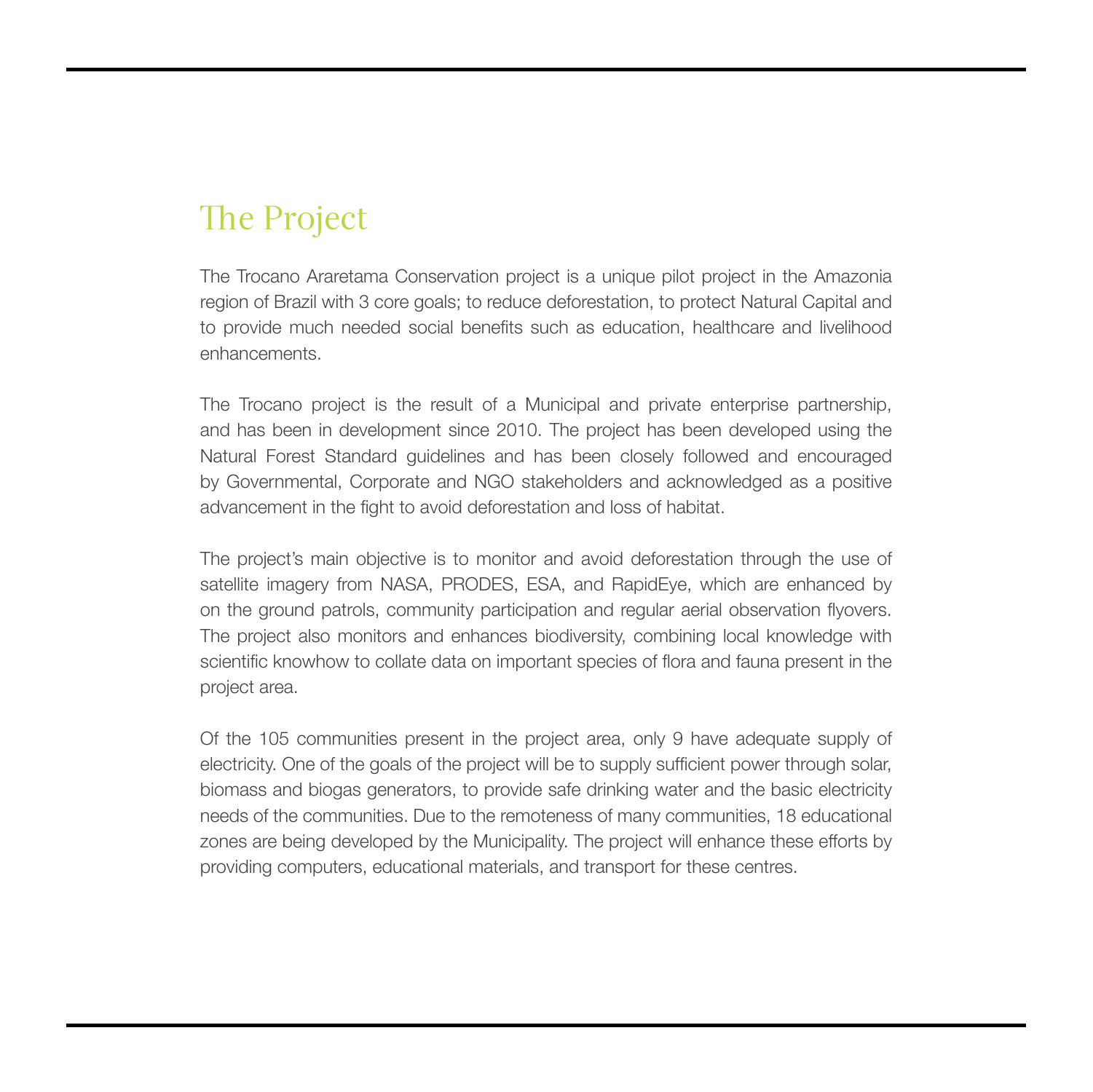# **Bringing benefits to those who protect our Natural Capital**

**Read more at: www.trocanoproject.com**

09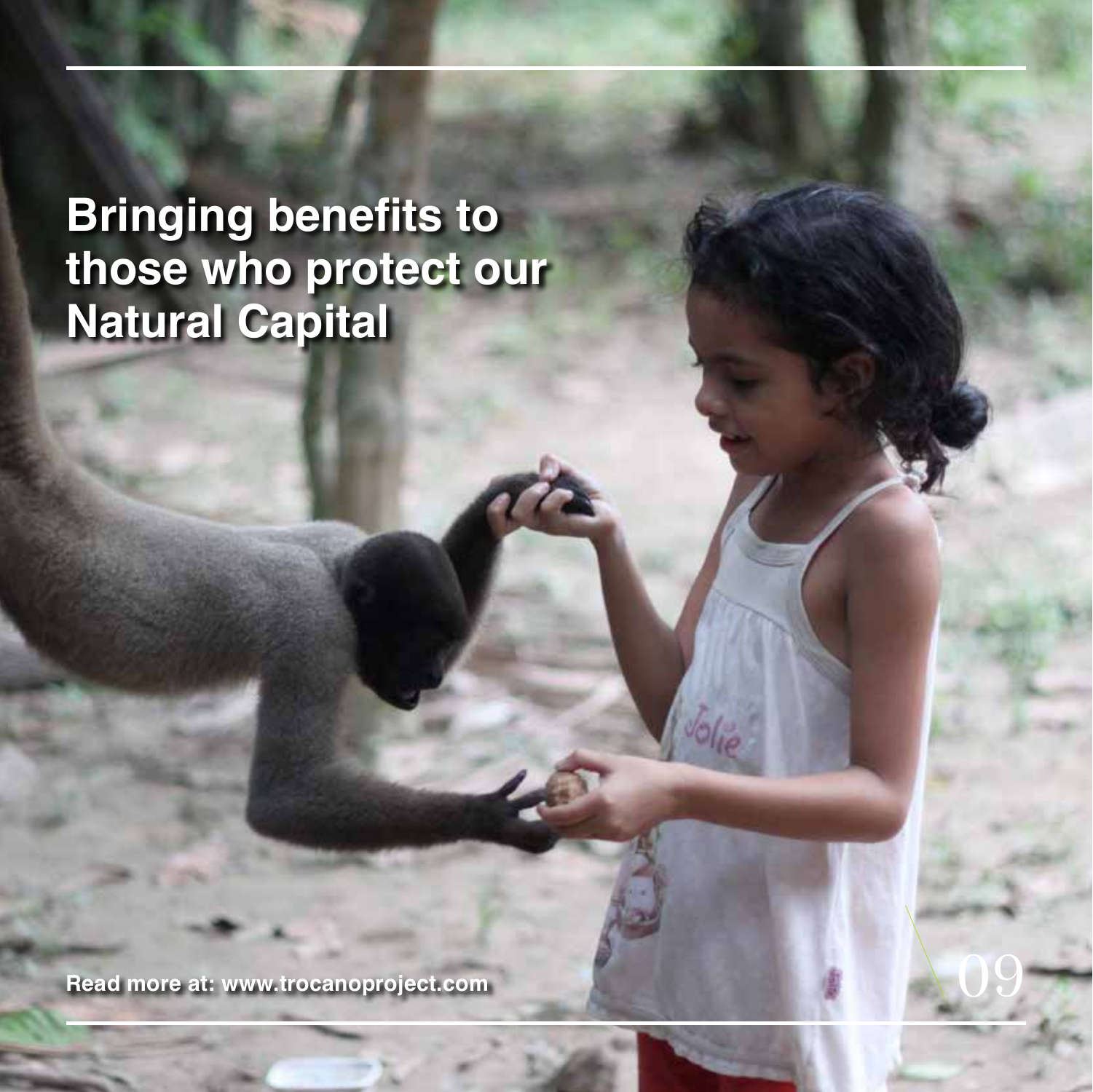# **Unique and all-encompassing certification for REDD+ projects**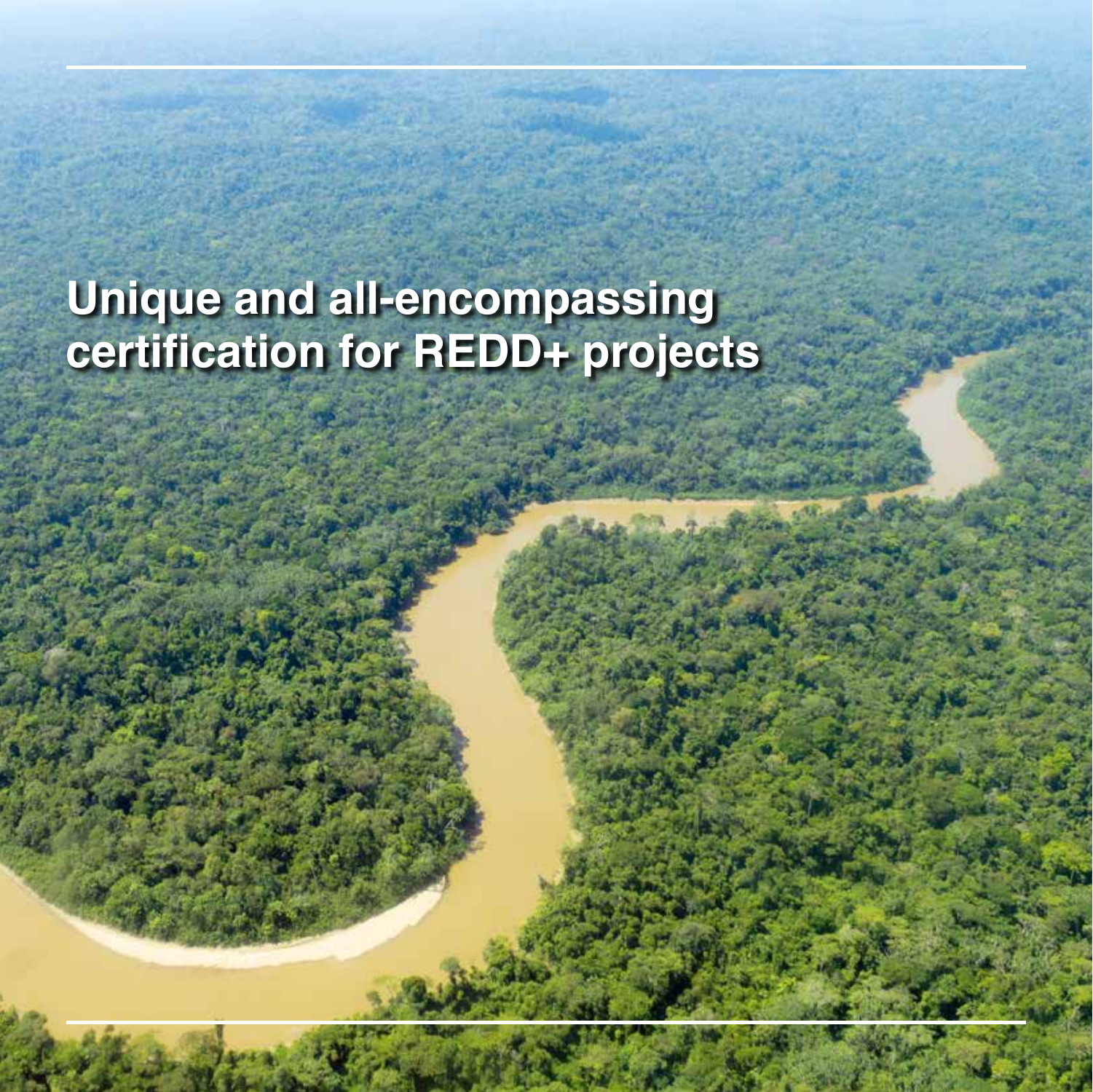### The Standard

The Natural Forest Standard (NFS) is a credible yet simple set of criteria that provides integrity for the Natural Capital Credits that are generated. The NFS combines the carbon, socio-economic and biodiversity benefits of a project and gives equal emphasis to all three values. The NFS ensures that all project-based emission reduction assertions are independently verified to meet its criteria and represents real, quantifiable, additional and permanent project-based emission reductions.

The Standard requires independent, third-party validation and verification to be carried out on all projects using the ISO14064 and ISO14065 guidelines.

Read more at: **www.naturalforeststandard.com**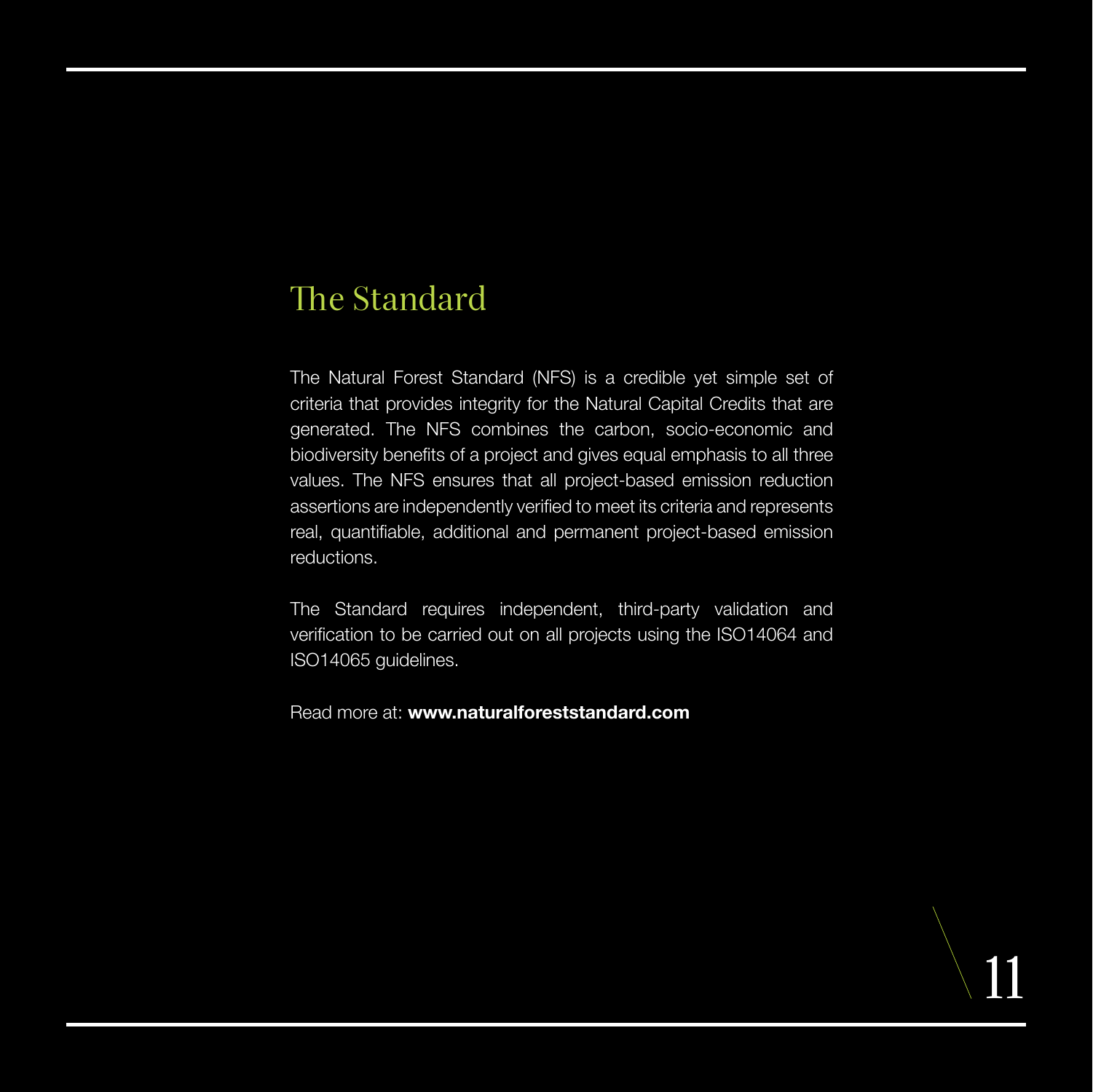#### The Registry

NCCs are issued exclusively on the NFS Registry; a secure and fullyauditable tracking platform that uses software developed by a leading industry specialist organisation. The Registry incorporates the latest secure industry standard frameworks and fully encrypted programming functionality.

The NFS Registry features precise project location mapping and detailed project-specific information, which is available for each issued certificate within the Registry, providing source information for all NCCs.

The registry functionality ensures that NCCs cannot be double counted through the chain of custody and allows full and clear traceability.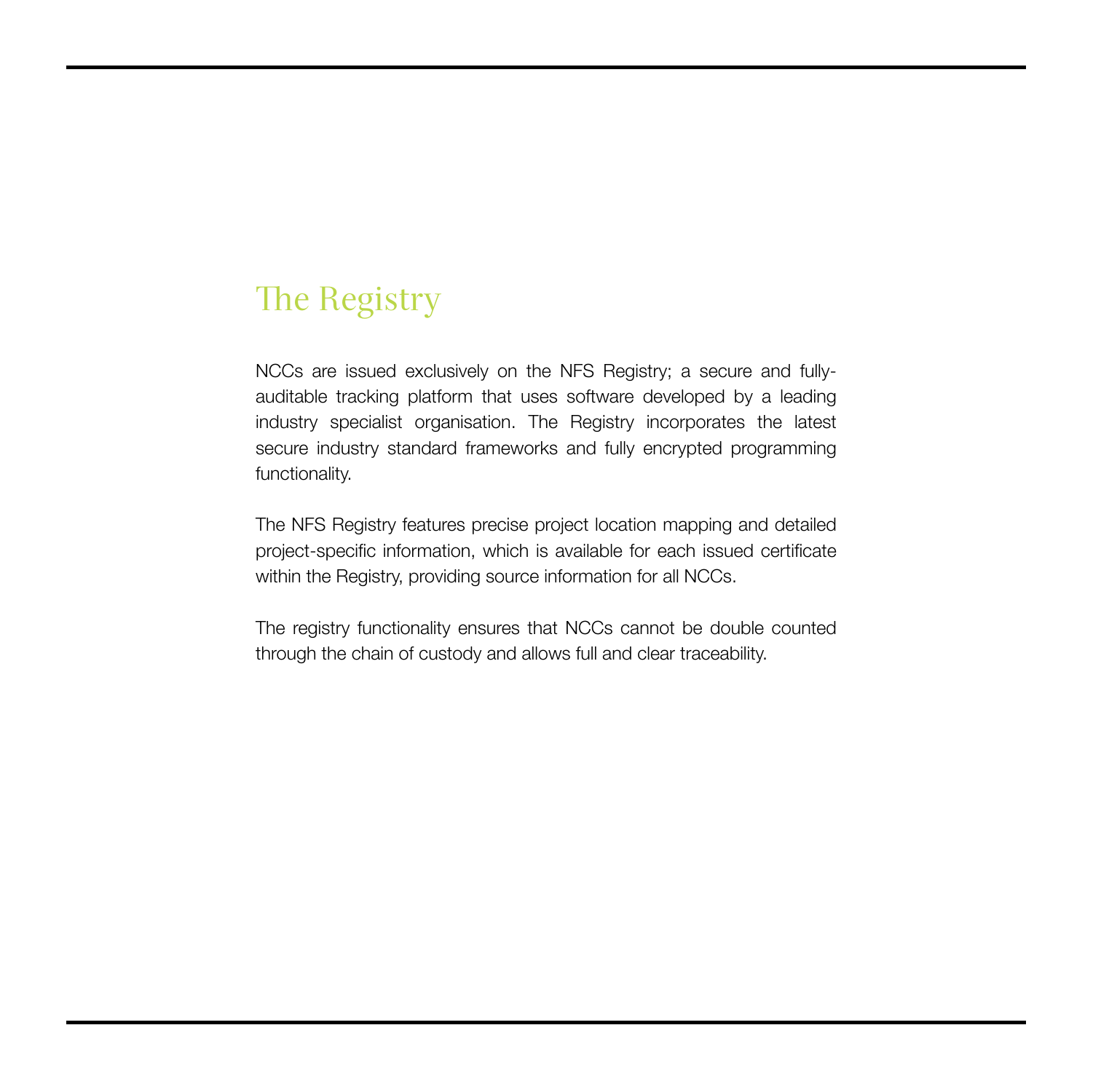**Providing transparency, security and provenance**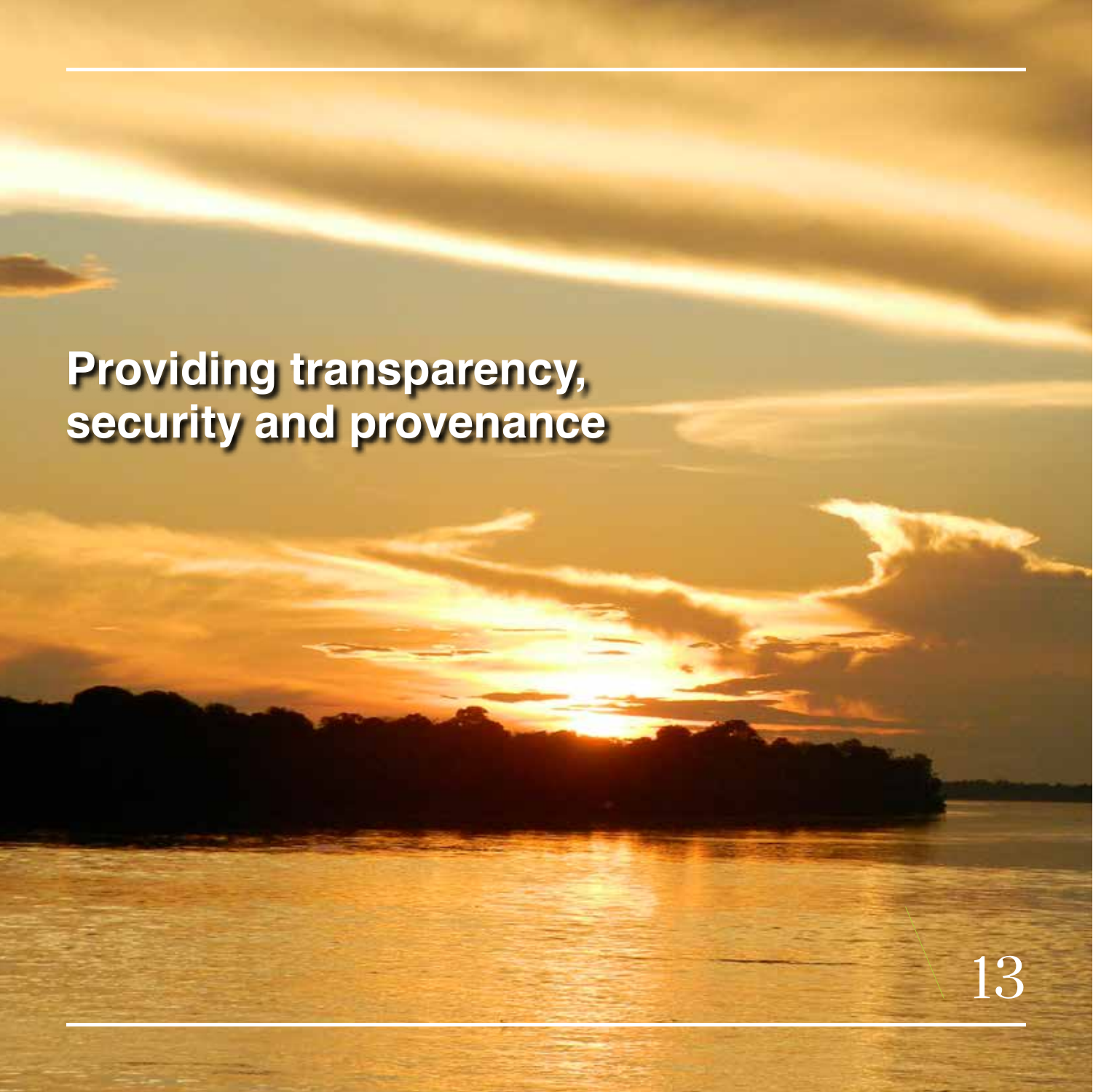## What to do next

**To benefit from all the advantages of NCCs, including brand enhancement, competitive advantage and customer loyalty please contact us on:**

**Tel. +44 (0) 845 548 0107 Email. info@naturalcapitalwealth.com Web. www.naturalcapitalwealth.com**

**Natural Capital Wealth Ltd 15 Harcourt Street Dublin IRELAND**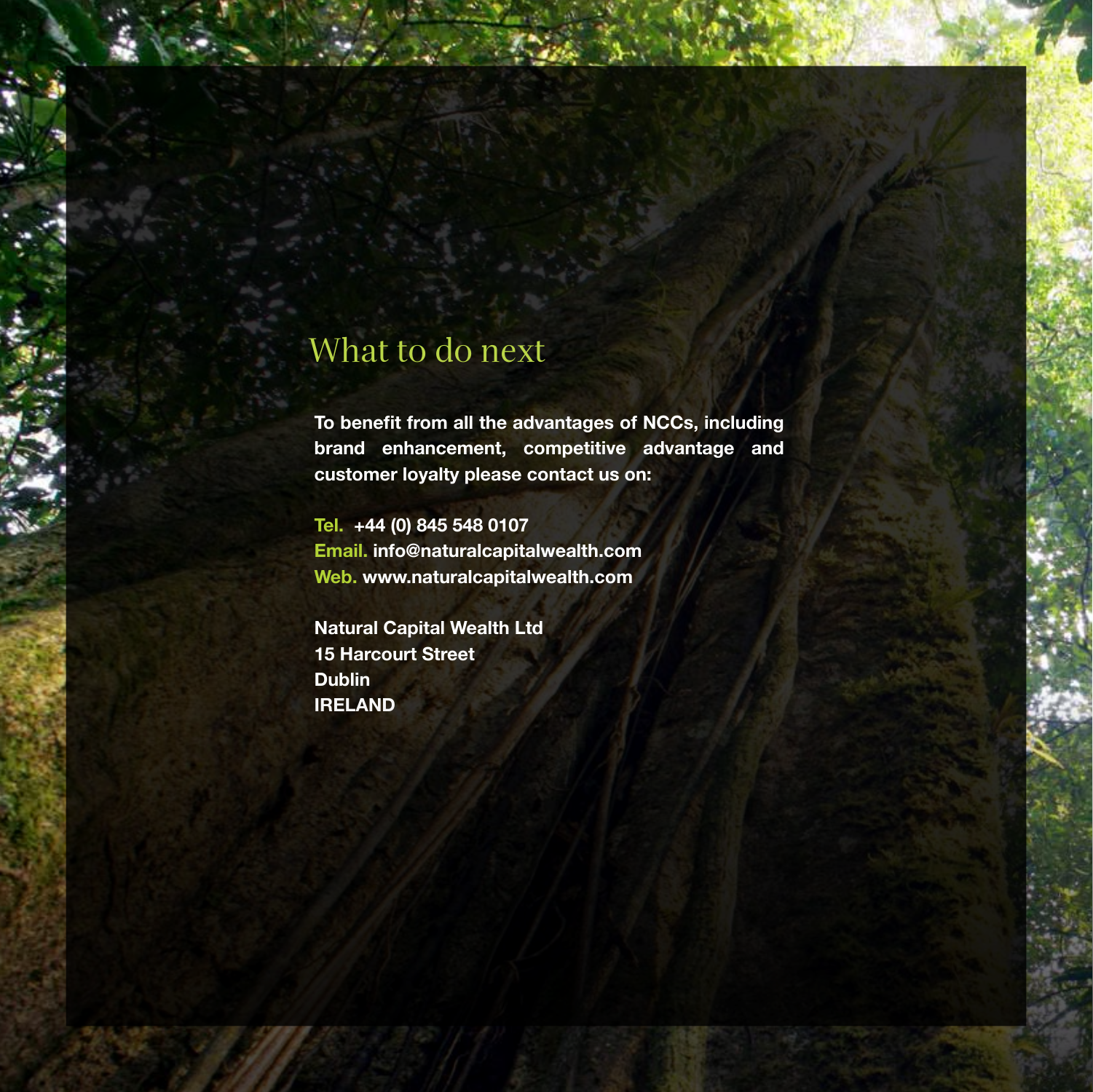**To look at a forest and only see trees, is to look at an ocean and only see water**